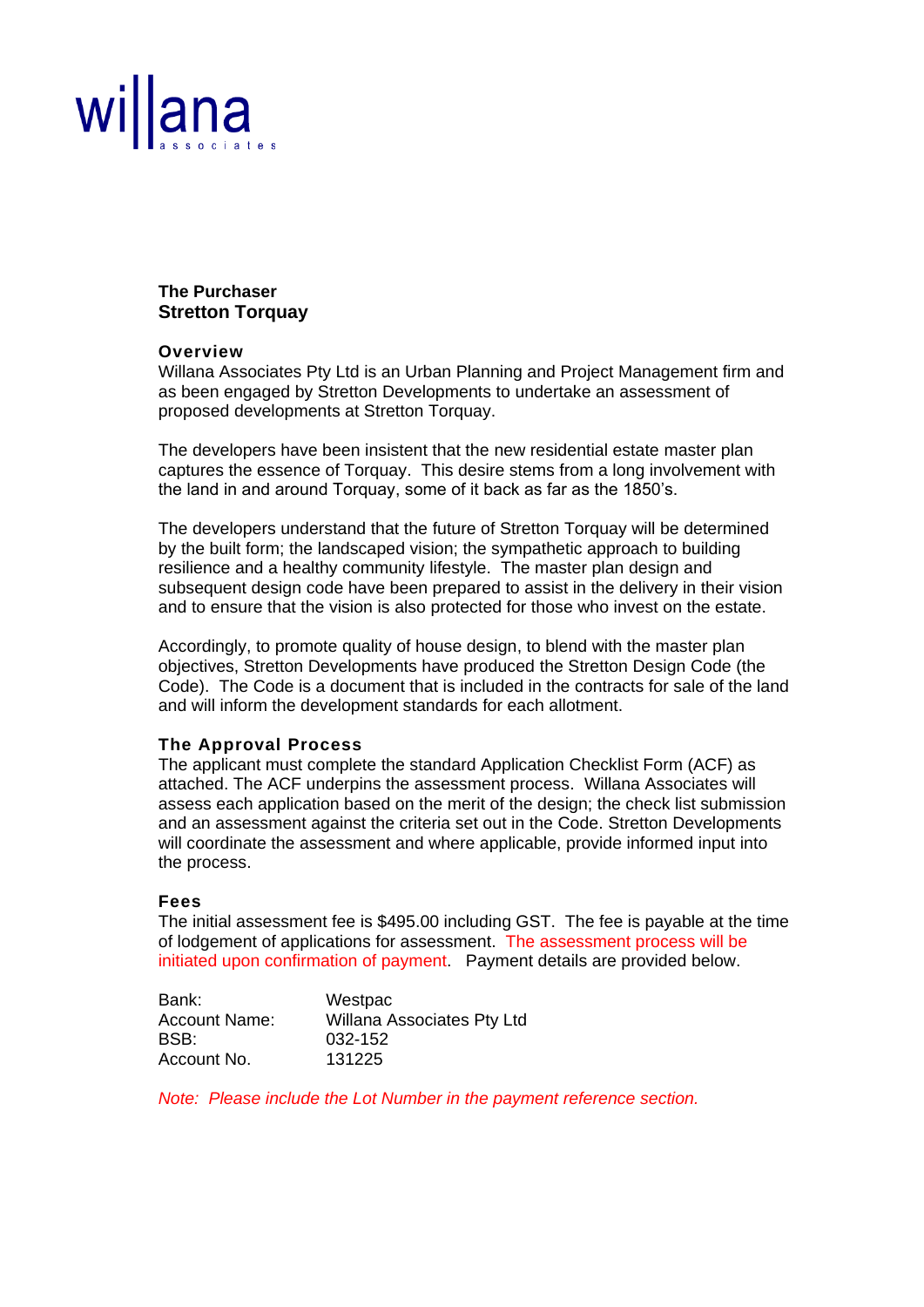### **Lodgement of Application & Enquiries**

For any queries as to the application process or inclusions, please direct them to: [enquiries@strettontorquay.com.au.](mailto:enquiries@strettontorquay.com.au)

Please lodge your full application, including your remittance advice, to: [enquiries@strettontorquay.com.au.](mailto:enquiries@strettontorquay.com.au)

Congratulations on being part of the Stretton estate community. We look forward to hearing from you soon.

Yours sincerely **Willana Associates Pty Ltd**

Vicki 1. Stolar

**Vicki A. Shirlaw** Managing Director Project & Construction Management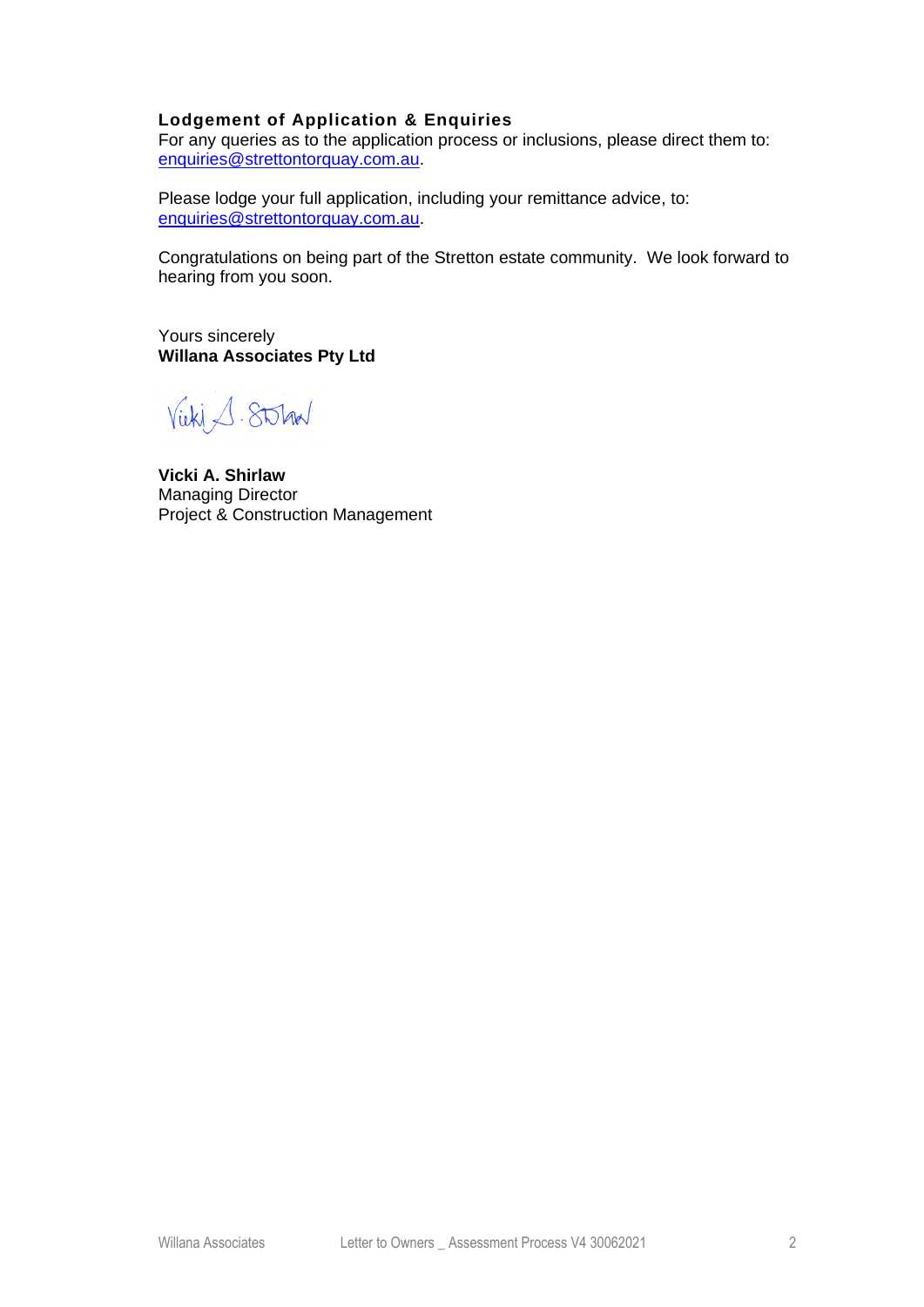

| Property Address:                                |  |
|--------------------------------------------------|--|
| Lot and DP:                                      |  |
| Description of<br>proposal:                      |  |
| Assessment Fee<br>Receipt/Transaction<br>Number: |  |

Based on the information provided, review the drawings in relation to the checklist and Code. Provide comment where necessary.

| <b>KEY DESIGN ELEMENTS</b>                                                                    | <b>COMMENT</b> | <b>YES</b> | <b>NO</b> |
|-----------------------------------------------------------------------------------------------|----------------|------------|-----------|
| Is a front fence of a complementary design<br>proposed?                                       |                |            |           |
| Has landscaping been included in the front<br>setback?                                        |                |            |           |
| Does the dwelling address all street<br>frontages?                                            |                |            |           |
| Has a covered entry been provided?                                                            |                |            |           |
| Is a letterbox indicated on the plan?                                                         |                |            |           |
| Is the front, primary building line set back at<br>least 5m from the boundary?                |                |            |           |
| Is the garage set back from the primary<br>building line at least 1m?                         |                |            |           |
| Do side and rear setbacks allow for a 6m x<br>6m open space area and adequate<br>landscaping? |                |            |           |
| Is the upper level setback from the rear<br>boundary?                                         |                |            |           |
| Is the design adequately articulated?                                                         |                |            |           |
| If a zero lot line has been included is it on<br>the southern side of the lot?                |                |            |           |
| Are upper level walls which are 10m in<br>length, set back at least 1m from the<br>boundary?  |                |            |           |
| Are ground floor walls zero lotted for less<br>than 8m in length?                             |                |            |           |
| Site Cover<br>Is the site coverage $\leq$ 50% of the site<br>area?                            |                |            |           |
| Have the hard and soft areas been<br>calculated?                                              |                |            |           |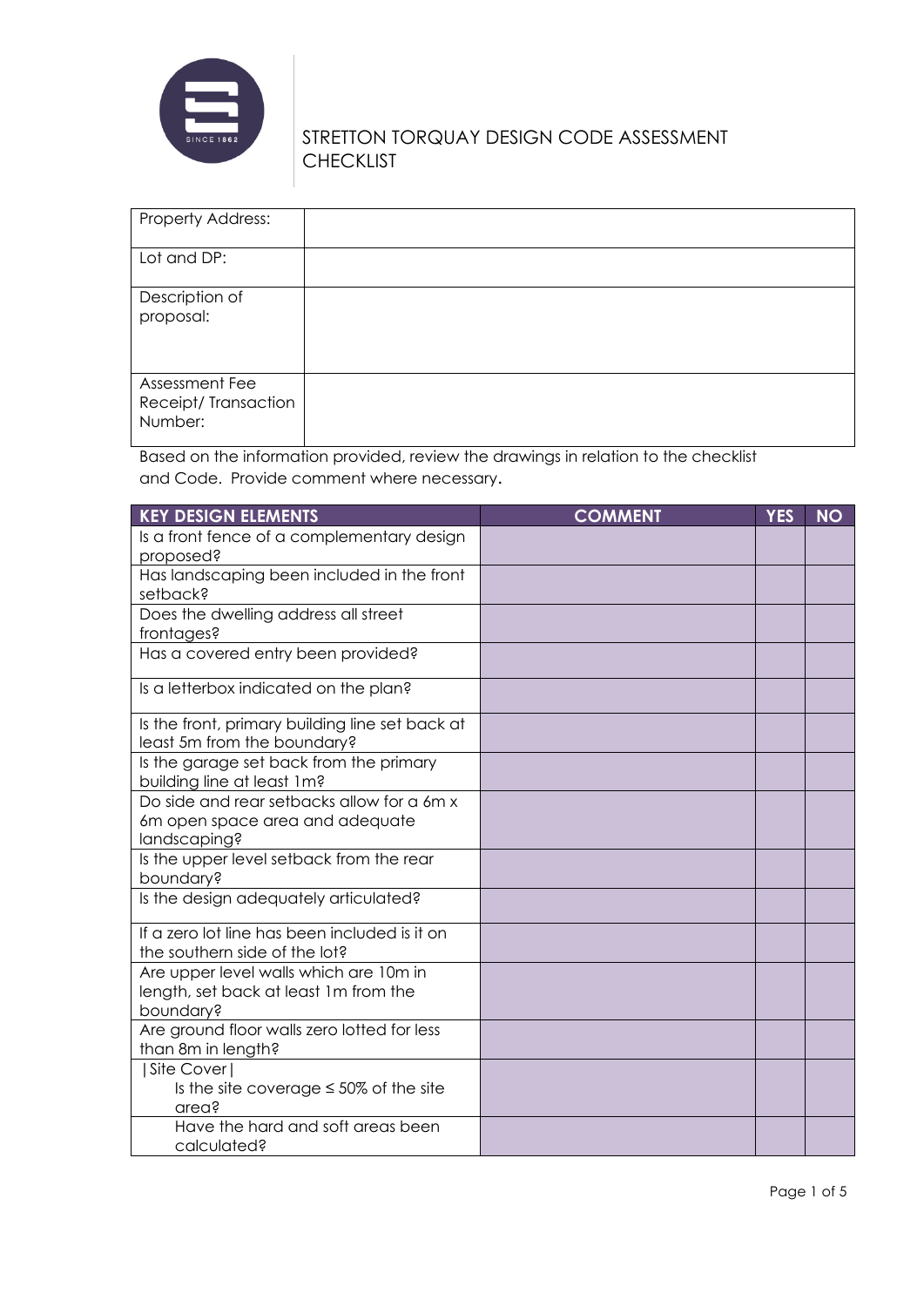

# STRETTON TORQUAY DESIGN GUIDELINES ASSESSMENT **CHECKLIST**

| <b>KEY DESIGN ELEMENTS</b>                                                            | <b>COMMENT</b> | <b>YES</b> | <b>NO</b> |
|---------------------------------------------------------------------------------------|----------------|------------|-----------|
| Is landscaping indicated in the front                                                 |                |            |           |
| setback and across the site, with a                                                   |                |            |           |
| range of species clearly labelled?                                                    |                |            |           |
| Have areas for bin storage, general                                                   |                |            |           |
| storage and clothes drying been                                                       |                |            |           |
| identified?                                                                           |                |            |           |
| Have natural features been retained?                                                  |                |            |           |
| Does the house address all street                                                     |                |            |           |
| frontages?<br>Solar Access                                                            |                |            |           |
| Is the dwelling orientated to allow                                                   |                |            |           |
| passive solar design?                                                                 |                |            |           |
| Do living areas open onto private open                                                |                |            |           |
| space areas?                                                                          |                |            |           |
| Does the dwelling allow for good cross                                                |                |            |           |
| ventilation?                                                                          |                |            |           |
| <b>Privacy and Surveillance  </b>                                                     |                |            |           |
| Have the privacy impacts of the                                                       |                |            |           |
| proposal been minimised?                                                              |                |            |           |
| Where overlooking occurs has                                                          |                |            |           |
| adequate screening been provided?                                                     |                |            |           |
| Are all upper level openings                                                          |                |            |           |
| adequately treated to address                                                         |                |            |           |
| privacy?                                                                              |                |            |           |
| Is there a habitable room overlooking                                                 |                |            |           |
| the street?                                                                           |                |            |           |
| Has clear pedestrian and vehicle                                                      |                |            |           |
| access been provided?                                                                 |                |            |           |
| Is the garage restricted to a single width<br>(maximum exposed façade width of 4m) on |                |            |           |
| Lots with frontages less than 12.5m wide?                                             |                |            |           |
| Note: Double garages are only permissible                                             |                |            |           |
| on lots >12.5m in width.                                                              |                |            |           |
| Is the garage door setback 0.5m from the                                              |                |            |           |
| front façade and 5.5m from the front                                                  |                |            |           |
| boundary?                                                                             |                |            |           |
| Is the garage door:                                                                   |                |            |           |
| Less than 50% of the width of the                                                     |                |            |           |
| house.                                                                                |                |            |           |
| No wider than 6m                                                                      |                |            |           |
| Maximum 2.4m high                                                                     |                |            |           |
| Where the lot is east-west, is the garage                                             |                |            |           |
| located to the south? OR                                                              |                |            |           |
| Where the lot is north-south, is the garage                                           |                |            |           |
| located to the west?                                                                  |                |            |           |
| Does the design ensure that the garage                                                |                |            |           |
| does not dominate the streetscape and the<br>width of the garage is minimised?        |                |            |           |
|                                                                                       |                |            |           |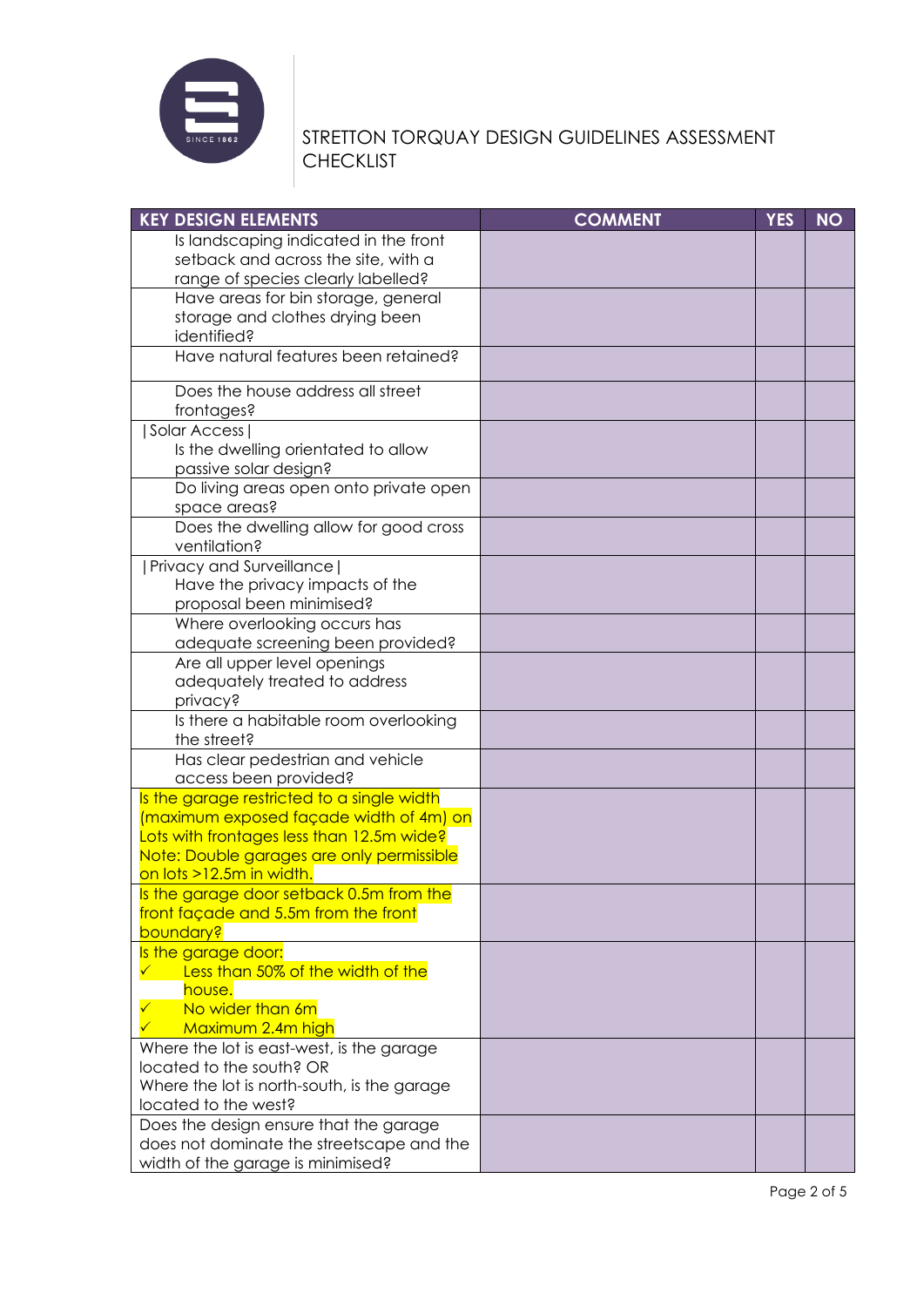

| <b>KEY DESIGN ELEMENTS</b>                             | <b>COMMENT</b> | <b>YES</b> | <b>NO</b> |
|--------------------------------------------------------|----------------|------------|-----------|
| Has landscaping been provided between                  |                |            |           |
| the driveway and the side fence?                       |                |            |           |
| Has a visible entry area which provides                |                |            |           |
| shelter for people entering the house been             |                |            |           |
| provided?                                              |                |            |           |
| Have well considered verandahs or                      |                |            |           |
| pergolas which integrate with the design               |                |            |           |
| and provide shade on northern and                      |                |            |           |
| western aspects been provided?                         |                |            |           |
| Do balconies or terraces provide useable               |                |            |           |
| external areas which also provide passive              |                |            |           |
| surveillance?                                          |                |            |           |
| Have the materials and proportions of the              |                |            |           |
| dwelling been considered and detailed?                 |                |            |           |
| Has the roof design been considered in                 |                |            |           |
| terms of character, slope and provision of             |                |            |           |
| shading?                                               |                |            |           |
| Have eaves of at least 450mm (to the facia)            |                |            |           |
| been provided for all pitched roofs (except            |                |            |           |
| where roof portion is zero lotted)?                    |                |            |           |
| Where practical have 600mm eaves been                  |                |            |           |
| <i>included?</i>                                       |                |            |           |
| Has the roof servicing, including solar                |                |            |           |
| panels, aerials, dishes, air conditioning and          |                |            |           |
| hot water systems been designed so none                |                |            |           |
| are visible from the street?                           |                |            |           |
| Does the landscaping provide a range of                |                |            |           |
| open space areas including a primary                   |                |            |           |
| private open space area of 6m x 6m, with a             |                |            |           |
| range of tree and plant species?                       |                |            |           |
| Do open space areas maximise solar                     |                |            |           |
| access (minimum of 3 hours or more of                  |                |            |           |
| sunlight between 9am - 3pm on June 21)?                |                |            |           |
| Has a 3-6m tree been provided in the front<br>setback? |                |            |           |
| Is the front fence between 600mm and                   |                |            |           |
| 1000mm?                                                |                |            |           |
| Are the side and rear fences of the required           |                |            |           |
| timber design, to a maximum height of                  |                |            |           |
| $1.8m$ ?                                               |                |            |           |
| Has the design ensured that no retaining               |                |            |           |
| wall on the boundary over 1m is proposed?              |                |            |           |
| On corner lots, does a minimum of 30% of               |                |            |           |
| the lot length frontage contain a front                |                |            |           |
| fence?                                                 |                |            |           |
| Has the design incorporated accessible                 |                |            |           |
| elements to meet the needs for residents of            |                |            |           |
| all ages?                                              |                |            |           |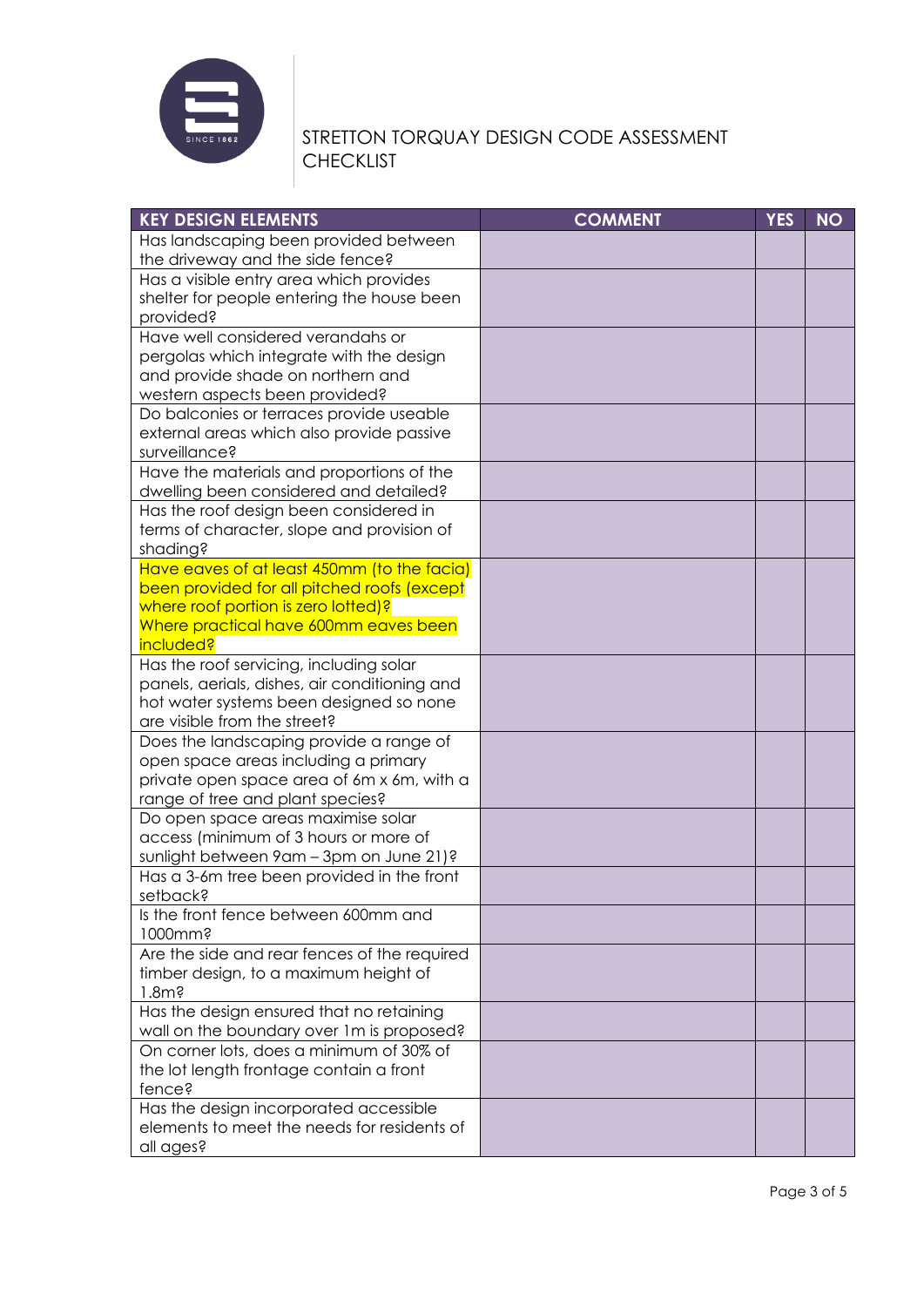

THIS SECTION IS FOR OFFICE USE ONLY